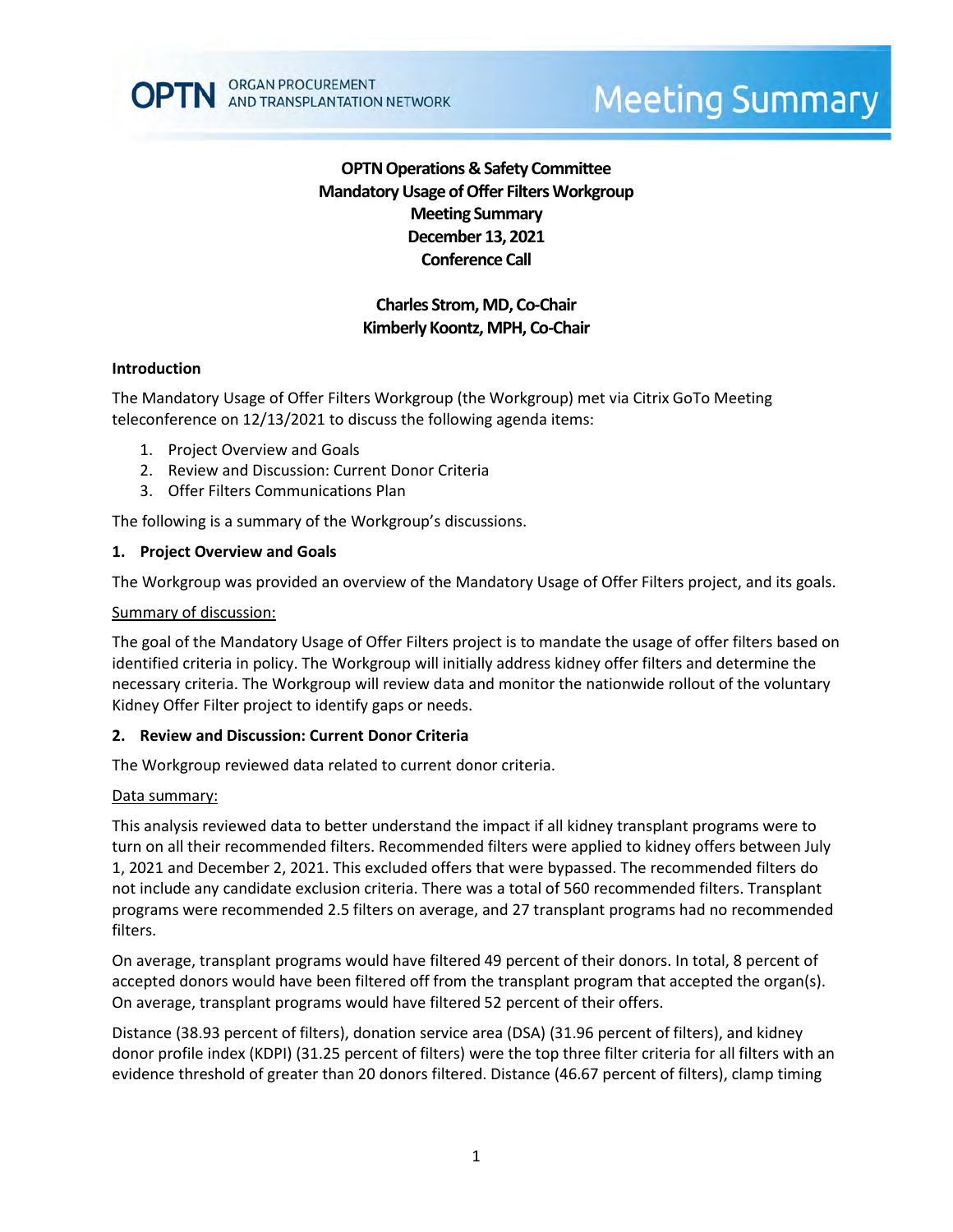(40 percent of filters), DSA (33.33 percent of filters), and KDPI (33.33 percent of filters, were the top filters with an evidence threshold of greater than 100 donors filtered.

## Summary of discussion:

The Workgroup discussed how to have transplant programs voluntarily engage with utilizing offer filters. The Workgroup emphasized that messaging should focus on reducing the offers to those the transplant program will accept. A member explained that this reduction will help transplant programs focus on the offers that are of interest to the program. A member stated that candidate specific filters will be an important addition.

A Co-chair stated that the data regarding 8 percent of accepted donors that were filtered off from transplant programs may be concerning to some transplant programs. Details were requested about the distribution of the 8 percent stratified by OPO. It was noted that the recommended filters in this data review did not include candidate exclusion criteria. It was also noted that this data review's evidence threshold was 20 donors, and it may be possible that if an increased evidence threshold was used, such as 200 donors, that the effects seen may not be as strong. For the nationwide roll out of voluntary offer filters, kidney transplant programs will be able to monitor the potential impact of offer filters before turning them on.

A member asked if the data review included analyzing whether the offers were reviewed by transplant program staff or a contractor organization. Staff responded that this data review did not analyze who reviewed the organ offer. A Co-chair added that offer filters will also benefit contractors who review organ offers as it will allow them more time to review relevant organ offers for their contracted transplant program.

A Co-chair recommended that the data regarding percent of offers that would be filtered may be better viewed if it was broken into sections such as 25 percent, 50 percent, 75 percent, and 100 percent.

A member requested additional data on how the 8 percent average of accepted donors that were filtered off from transplant programs translates into number of transplants per program on average. Staff clarified that the 8 percent average data point is in regards to acceptance at a center, not transplants.

Another member asked whether there is modeling for analyzing the difference, in terms of expedited placement of kidneys, if every transplant program were to use the recommended filters. Staff responded that this was not modeled.

## **3. Offer Filters Communications Plan**

The Workgroup reviewed the communications plan for the nationwide roll out of voluntary kidney offer filters for transplant programs and OPOs.

## Summary of discussion:

A Co-chair asked if there will be targeted communications to the quality teams in transplant programs. Staff responded that communication to transplant programs aims to emphasize that quality teams should be informed. A member added that it may be beneficial for the communication to directly tell transplant administrators to inform the quality directors of the roll out of offer filters. The member emphasized that the communications need to stress that this roll out is voluntary. The member suggested that testimonials from transplant program leaders who participated in the pilot program would be beneficial as well. Another member agreed and added that pediatric specific testimonials would also be beneficial.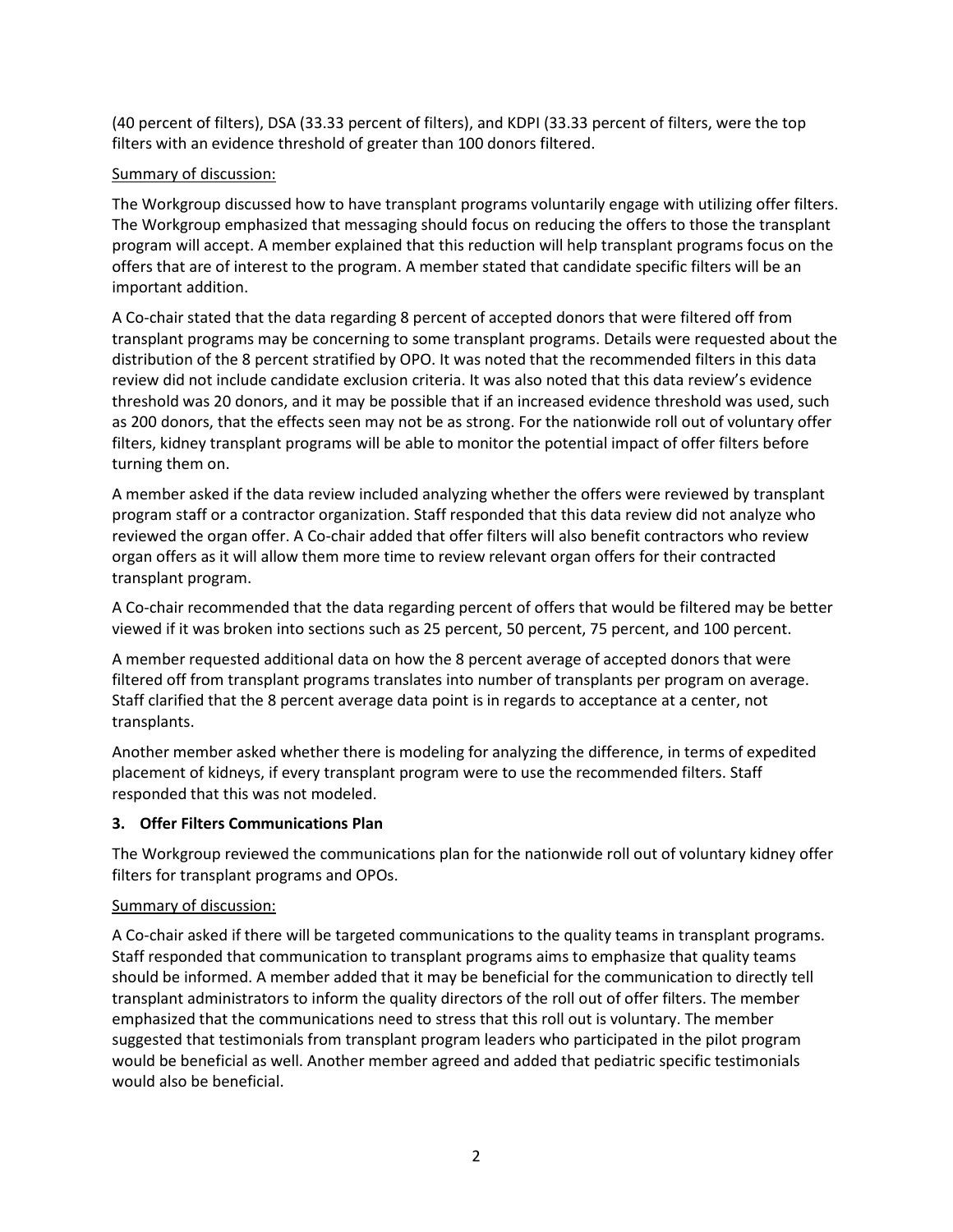A Co-chair asked if transplant programs will be able to receive specific information relative to their program activity that would help them navigate any concerns about using offer filters. Staff responded that transplant programs can use the Offer Explorer tool as well as their program specific reports to monitor the impact of the offer filters.

A member suggested that training webinars would be beneficial. Another member suggested informing the community via regional meetings.

## Next steps:

The Workgroup will continue to review and discuss mandatory usage of offer filters.

## **Upcoming Meetings**

- January 24, 2022 (teleconference)
- February 28, 2022 (teleconference)